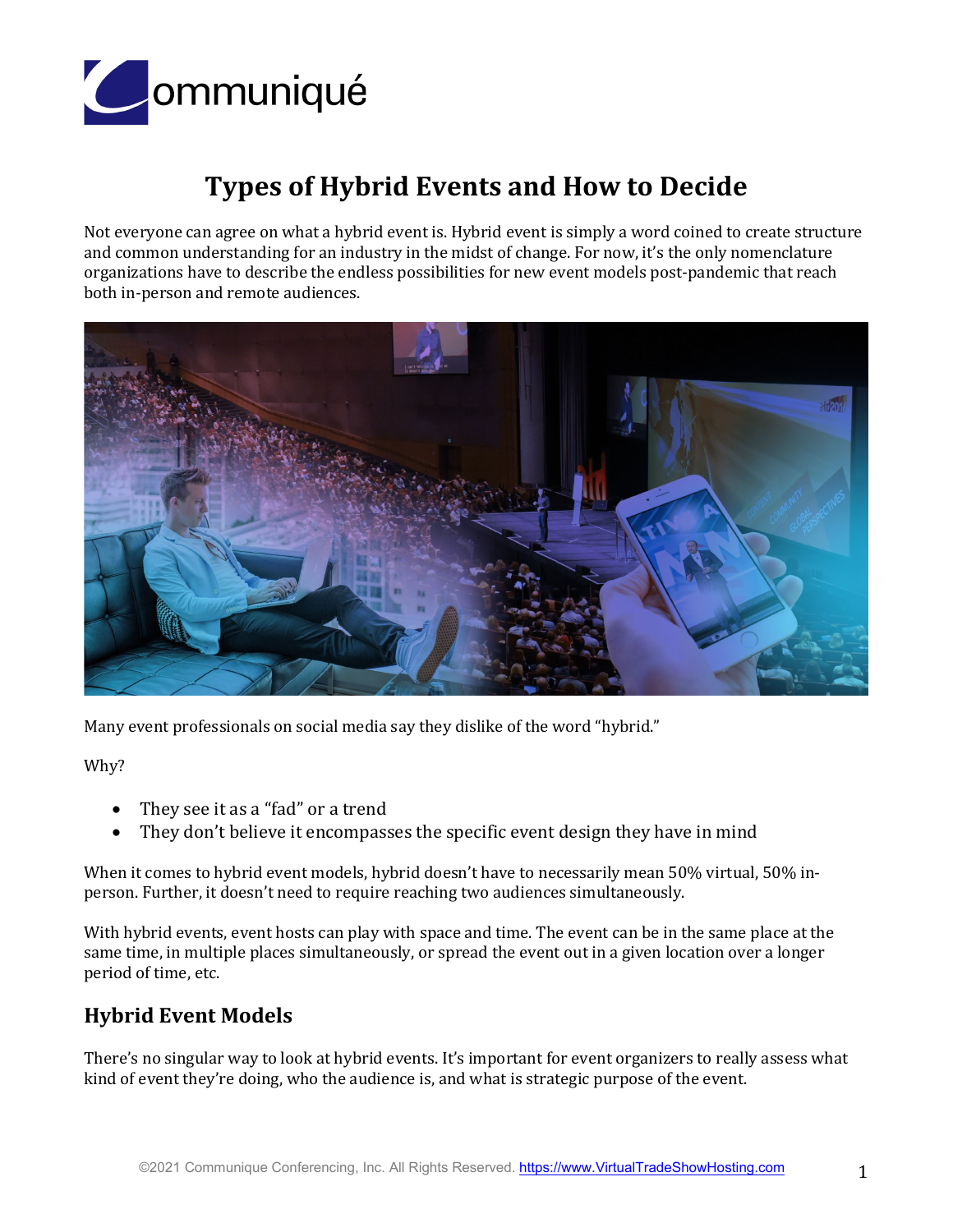

Whichever of the hybrid event models is chosen; organizers will need to make decisions on how passive or interactive the virtual attendee experience should be. This will depend on several factors but ultimately it comes down to what you are seeking to achieve in terms of event objectives. And of course, you should consider your understanding of your attendees (and sponsors) and how they best respond to new ideas and new ways of participating at an event.

There are no rules stating that a hybrid event must be super interactive. Some hybrid events can be passive. For example, the virtual attendees could just enjoy the content that is streamed live or on-demand. This is perfectly acceptable. It works well for some events, where the focus is to disperse information without a need for questions or comments.

Equally, hybrid events can be as interactive as you want to make it. The virtual attendees can become involved in a variety of ways. They can be encouraged to send in questions, get involved in chats and participate in group tasks that involve both in-person and virtual attendees. All you need to do is to design your event that allows for them to participate without any 'user' obstacles.

| <b>Hybrid</b><br><b>Event Type</b> | <b>Description</b>                                                                                                                                                                                                                                                                                                                                                                                                                              | Passive vs. Interactive Virtual Attendee Participation                                                                                                                                                                                                                                                                                                                                                                                                                                                                                                                                                                                                                                                   |
|------------------------------------|-------------------------------------------------------------------------------------------------------------------------------------------------------------------------------------------------------------------------------------------------------------------------------------------------------------------------------------------------------------------------------------------------------------------------------------------------|----------------------------------------------------------------------------------------------------------------------------------------------------------------------------------------------------------------------------------------------------------------------------------------------------------------------------------------------------------------------------------------------------------------------------------------------------------------------------------------------------------------------------------------------------------------------------------------------------------------------------------------------------------------------------------------------------------|
| Sequential<br>Hybrid               | A virtual event is hosted to<br>reach remote attendees on<br>different day $(s)$ vs. the in-<br>person event. This can be<br>before and/or after the in-<br>person event. Sequential<br>hybrid is best suited for<br>events that are session<br>focused vs. exhibitor<br>booths. Also, organizations<br>that have limited additional<br>budget and resources to<br>produce both events at the<br>same time should opt for<br>sequential hybrid. | Both options are possible:<br><i>Passive:</i> The virtual attendees could simply access<br>the sessions and/or access content on-demand. This<br>is perfectly acceptable. It works well for some<br>events, where the focus is to give information and<br>not to encourage questions or comments.<br>Interactive: Attendees can be invited to access the<br>sessions via simulive webinars (the recording plays<br>at a scheduled time with live Q&A with the<br>speakers). Alternatively, chat rooms can be set up<br>within the virtual environment where attendees,<br>organizers and speakers can host a group chat<br>discussion non-real time after the live event during<br>the on-demand period. |
| Concurrent<br>Hybrid               | Hosting both a virtual<br>event and in-person event<br>at the same time.                                                                                                                                                                                                                                                                                                                                                                        | Concurrent hybrid events typically include interactive<br>virtual attendee participation. The organizer must have<br>sufficient, time, funding, and resources to host both an in-<br>person and virtual event at the same time (while catering to<br>two different audiences).                                                                                                                                                                                                                                                                                                                                                                                                                           |

Event organizers can generally choose from the following types of hybrid events.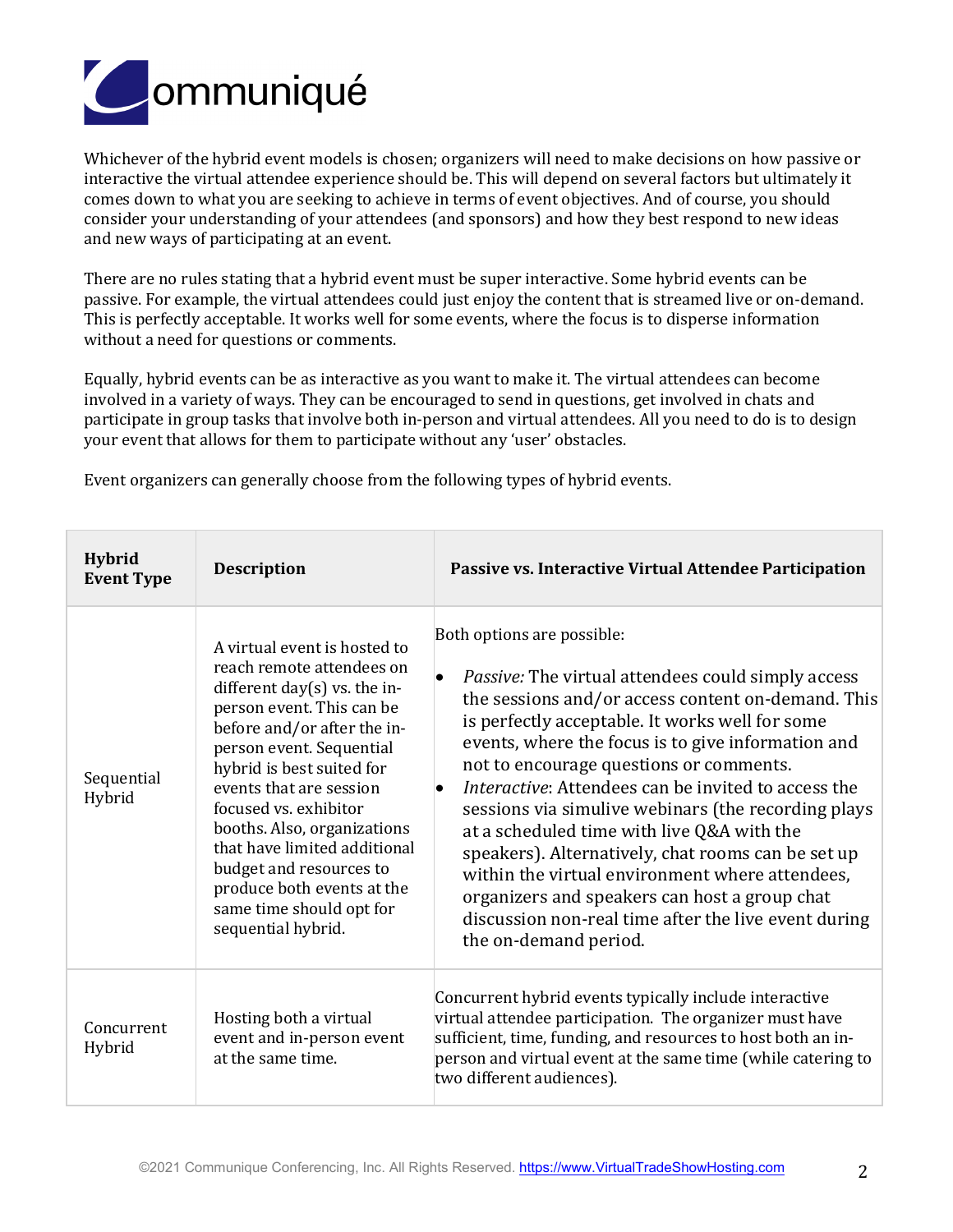

# **How to Choose Which Hybrid Event Type Works for Your Event?**

Choosing the right hybrid event format for your unique event depends on a combination of event type, goals, and resource factors.

# *Event Type and Goals*

- What type of event are you hosting? Are the sessions the primary focus or is an exhibit hall with booths also important?
- How important is networking (meeting other attendees)?
- Where are the attendees located (how far from the in-person venue)? What percent of attendees will likely not travel due to concern for health and safety, budget, time constraints, or carbon footprint awareness?
- Does your event include sponsors? What are their needs and goals?

### *Resource Factors*

- Do you have budget to host both an in-person event and full-scale virtual event? If not, how much budget is available for the virtual event?
- Do you have the time, staff, and resources to host both an in-person event and full-scale virtual event? If not, how much time, staff, and resources is available for the virtual event?
- If your event includes booth sponsors, how much time and resources do the sponsor have to plan and set up for both an in-person event and a virtual event?

# **Elements of a Successful Hybrid Event**

#### **Technology:**

- TV is all about action and intimacy Early TV shows brought in directors from theater but did not understand the new television audience or the new medium being used (more close ups of the actors faces and pull back to see the stage). Work with your speakers and production crew to deliver sessions that cater to both audiences.
- They key is to make sure that the two audiences are on equal playing fields for concurrent hybrid events. Can they respond to polls together?
- If the platform can handle both the virtual and physical questions, do you even need the physical microphone for the in-person event (addresses COVID-19 issue sharing a microphone) or should you use a hybrid event mobile app?
- Consider Americans with Disabilities Requirements (ADA) for both your physical event audience and virtual event attendees to make sure your event is inclusive. Virtual attendees may need closed captioning during sessions or the ability to view and navigate the online environment via screen readers.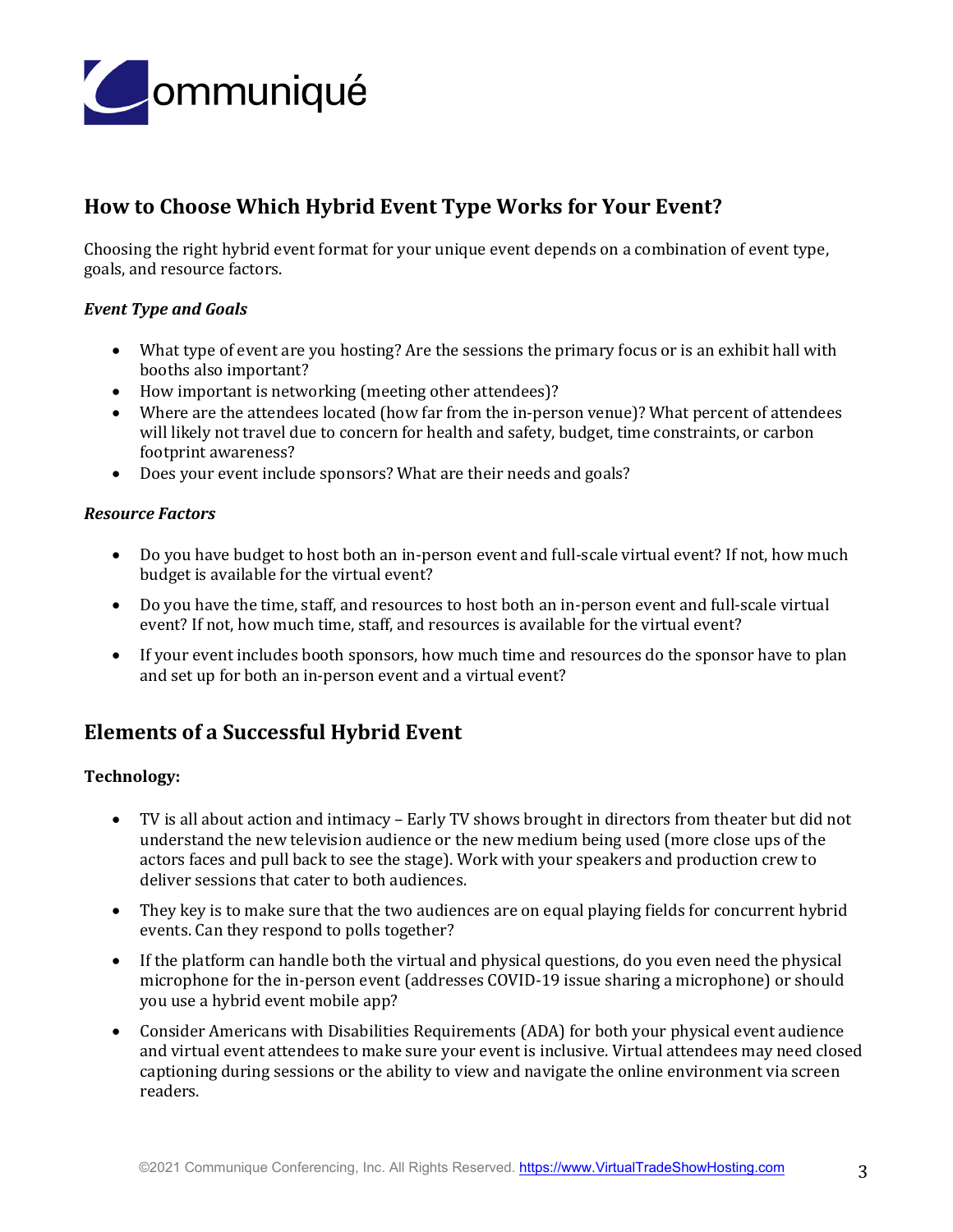

**Physical space:** Plan for smaller stages with multiple cameras.

## **Content:**

- After the main stage speaker is finished, host an interview in the hallway at a small interview desk for just the virtual audience. The interview desk can have sponsor logos to push sponsor brands to the larger remote audience.
- Expo hall If the physical event is operating at a reduced capacity, organizers must think about how the expo hall will work. For example, have a computer or tablet in each booth so the exhibitor's staff member can interact with the virtual audience. They can use their camera to show them around their physical booth.
- Poster sessions: Have each presenter pre-record a 5-minute video for posters with live Q&A. Make them available on-demand for virtual attendees.

What happens during breaks in the action during in-person events? E.g., 30 minutes between sessions where people connect and network in the hallway.

- Have a roving camera crew walk-around to capture what is happening.
- Incorporate a virtual photo booth for virtual attendees.

#### **Speaker Prep:**

- Organizers have trained speakers for in-person, they trained for them virtual, now organizers need to train speakers to deliver sessions to both audiences at the same time.
- Make sure speakers say good morning and acknowledge both audiences. Look at the physical attendees, then turn and look at the camera for the virtual attendees.
- Write a script for the speaker to remind each audience that the other is present. Do this at the beginning of each session.
- Make sure the speaker repeats the in-person question, so the remote audience hears it.
- Make sure the room and content are designed for both audiences in mind:
	- o Speakers should not use a laser pointer or point at the screen that is next to them because the remote audience will not know what they are talking about.
	- $\circ$  Think about having a countdown clock in the back of the room. If you do not start the next session on time, there is a good chance you will lose your virtual audience even if it's a minute late.

#### **Build your team:**

- Organizers will need the same players as before:
	- o Speaker manager
	- o Expo manager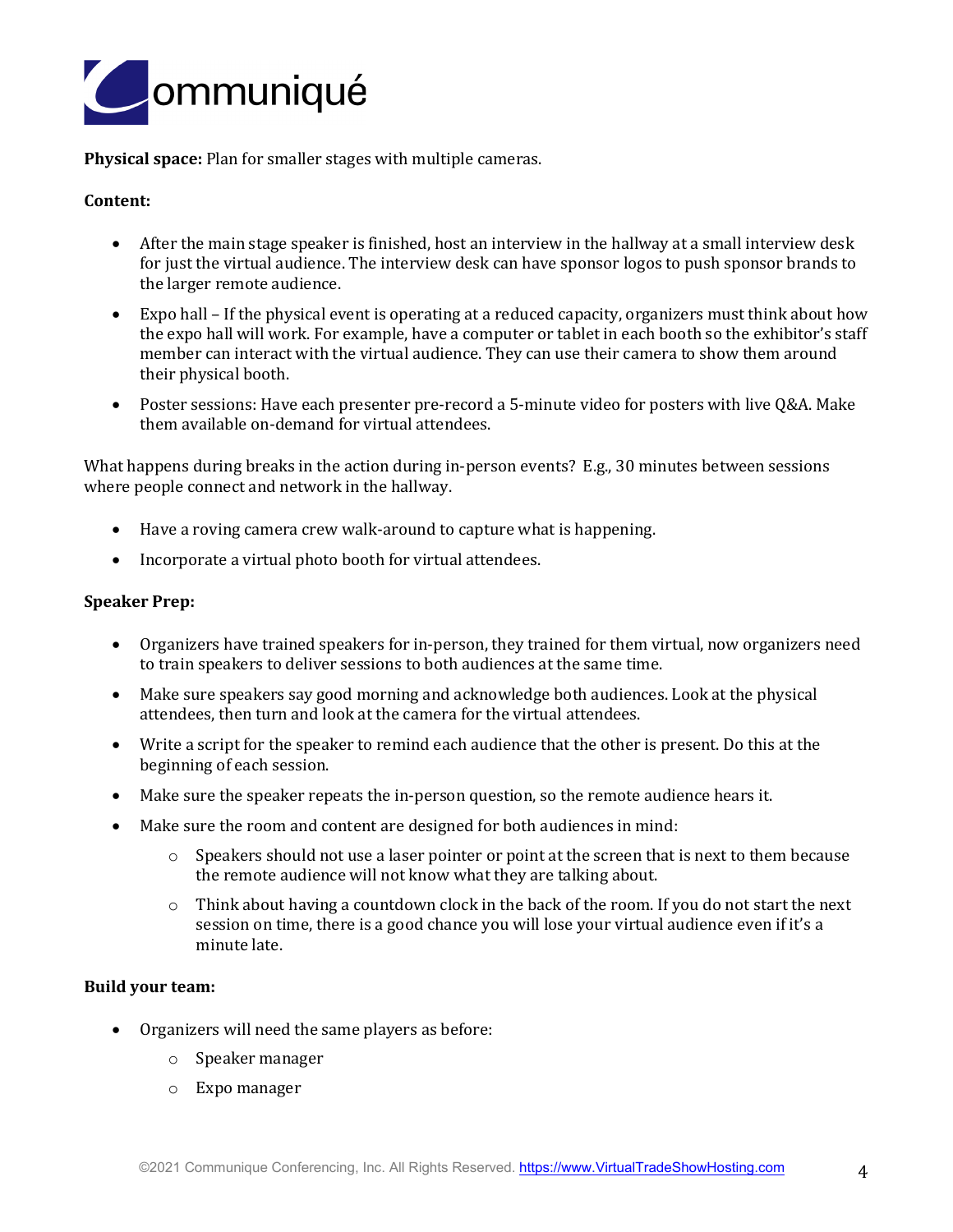

- o Registration team
- o Session chat moderator
- New:
	- $\circ$  Project manager responsible for the overall meeting and making sure the event comes together.
	- o A dedicated project manager for just virtual and just the physical event.
	- o Consider adding a COVID Compliance Officer to ensure safety and health procedures are being followed onsite.
	- $\circ$  Event MC that is there to speak to both the physical and virtual audience, so they are pulled together,
	- $\circ$  Plus, a virtual host for only the remote audience. For example, a sideline reporter standing on the floor of the ballroom talking to just the virtual audience. When that break was over, he/she can throw it back to the physical event MC on stage. The goal is to make sure there is no dead airtime for virtual attendees.
	- o Trusted AV partner and trusted virtual event provider.

### **Cost:**

- There are new costs to think of including:
	- $\circ$  Extra AV staffing, MC, streaming bandwidth (negotiate with the venue contract up front if possible)
	- o Virtual/hybrid event platform
	- o All the extra content for the virtual audience roaming MC, etc.
	- o Onsite
		- Pandemic safety
		- **•** Health screening
		- Cameras to capture sessions for streaming
	- o Potential Cost Savings:
		- Less F&B for a reduced live audience size
		- Speakers may not be there in person (T&E)
		- New revenue streams:
			- Repackage and sell the content that was at the meeting on-demand
			- New tools for sponsorship interview desk with sponsor logos
			- Charge for virtual  $-$  it's the same content
			- Expand geographic reach no travel limitations (overseas)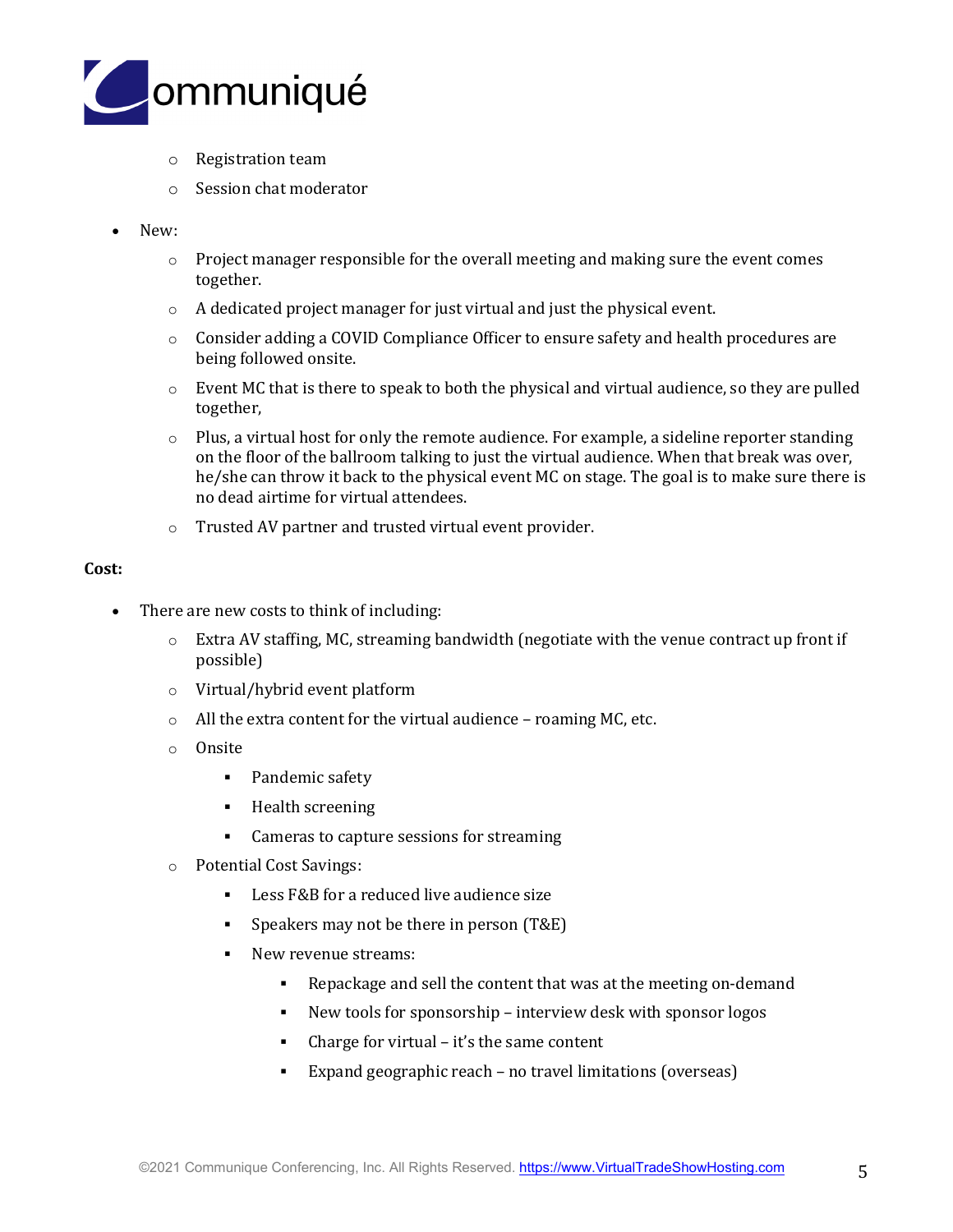

## *How long will your sessions run?*

Will the sessions be an hour? A half-hour? Organizers want to strike a balance in the session lengths. They should be long enough that all the information you've prepared can be shared, but they should also be concise enough that virtual attendees remain focused and engaged.

### *How many sessions will you host per day?*

Onsite attendees will be more likely to want to attend more sessions, as they traveled a great distance to attend in-person. However, virtual attendees will likely have a shorter attention span as they are sitting in front of a computer screen. One solution is to offer fewer live sessions per day for the virtual attendees. Instead, offer more sessions on-demand they can access at their leisure.

# **Avoiding Common Hybrid Event Challenges and Pitfalls**

There are a few common dilemmas that planners face when putting these hybrid programs into action. Below are the most common along with tips and tricks to help you avoid these pitfalls.

### *Make Sure It Is One Event, But Two Experiences*

Make sure that your virtual attendee experience is not an afterthought to the live event.

Hybrid events are a balancing act. They balance between in-person and virtual attendees and, therefore, they must balance these two experiences. Partner with a strong AV crew and virtual conference platform to capture and stream the sessions. Also make sure that your presenters are prepared to be recorded and to speak to both audiences. However, you do not want your hybrid event to feel like two entirely different events – it is one event with two experiences.

#### *Navigate Time Zones*

One of the benefits of hosting a hybrid event is that participants can attend virtually from all over the world. However, this poses the challenge of accommodating your virtual attendees' different time zones if you desire interactivity (Q&A, networking, etc.). It will be difficult for an attendee based in California to attend a keynote speech live at 8:30 a.m. ET. Ensure the sessions you are offering to your virtual attendees can be accessed on-demand. If possible, offer the same session live multiple times so people can attend at a time that works for them and experience it live.

#### **What the Events Industry Can Learn from Live Sports**

If sports (NFL, Baseball, etc.) has taught us anything, it's that hybrid experiences will continue to improve as more events take place. Technology's growth combined with the power of human connection and ingenuity will create a future that features incredible blended physical and virtual events that captivate, engage and educate attendees near and far.

Sports has also taught us that there are two types of people.